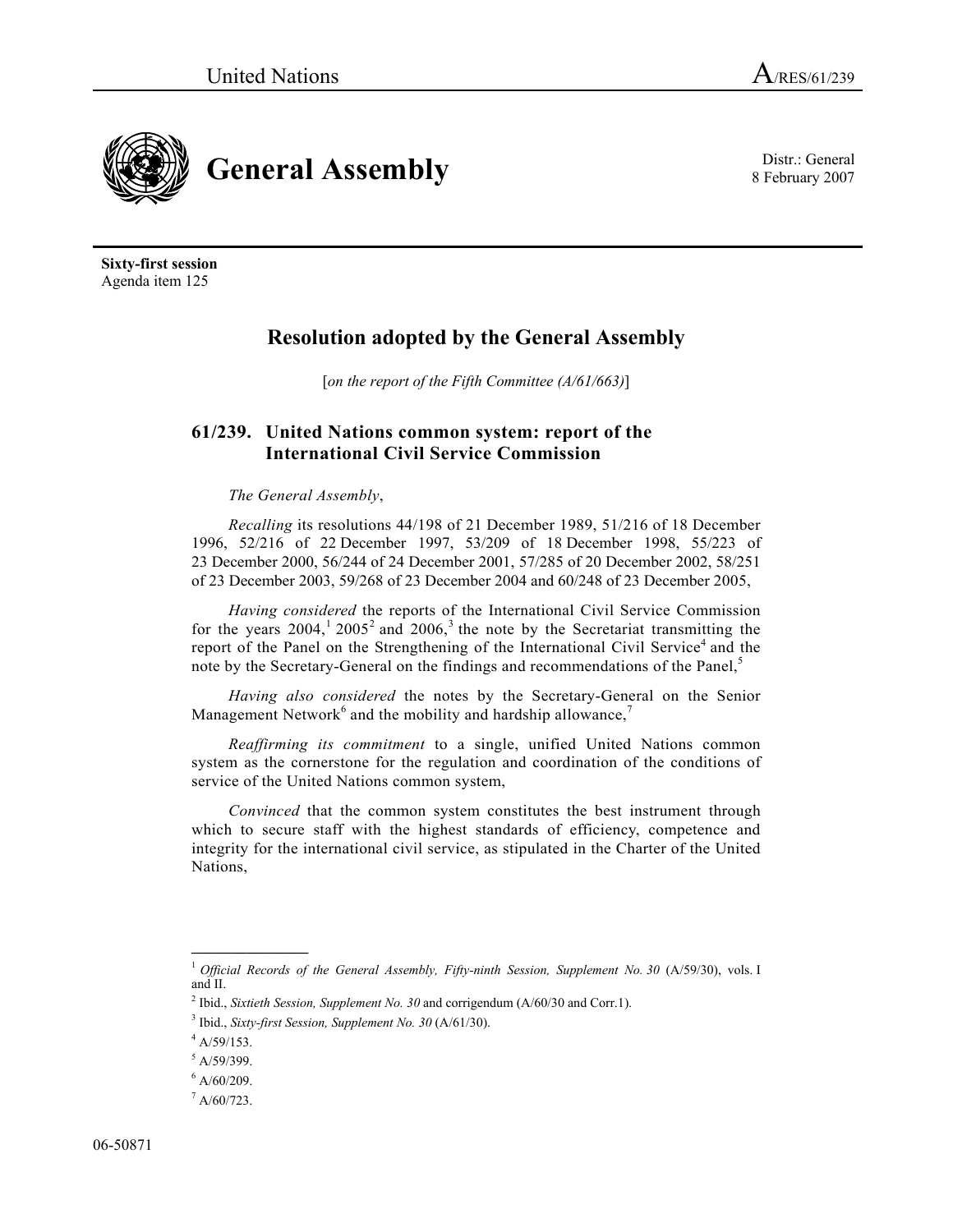*Reaffirming* the statute of the Commission<sup>8</sup> and the central role of the Commission and the General Assembly in the regulation and coordination of the conditions of service of the United Nations common system,

 1. *Takes note* of the reports of the International Civil Service Commission for 2005<sup>2</sup> and 2006;<sup>3</sup>

 2. *Invites* the Secretary-General, in his capacity as Chairman of the United Nations System Chief Executives Board for Coordination, to urge the heads of the organizations of the United Nations common system to fully support the work of the Commission, including by providing the latter with relevant information in a timely manner for studies that it conducts under its statutory responsibilities for the common system;

## **I**

#### **Conditions of service applicable to both categories of staff**

## **A. Review of the pay and benefits system**

*Recalling* section I.E, paragraph 1, of its resolution 44/198, section VI of its resolution 51/216, section I.C of its resolution 55/223, section II.A, paragraph 7, of its resolution 57/285, section I.C of its resolution 59/268 and section XVII of its resolution 60/248,

## **A1**

#### **Pilot study of broad-banding/pay-for-performance**

 1. *Takes note* of the decisions of the Commission contained in paragraph 42 of its 2005 report<sup>2</sup> and paragraph 43 of its 2006 report;<sup>3</sup>

 2. *Notes with concern* that a project manager has yet to be selected in accordance with the terms of reference of the pilot project as outlined in paragraph 86  $(a)$  of the 2003 report of the Commission<sup>9</sup> and of which note was taken by the General Assembly in section I.A, paragraph 2, of its resolution 58/251;

 3. *Requests* the Commission to ensure the dedicated project leadership required for the successful completion of the pilot study;

## **A2**

#### **Spouse benefits**

*Takes note* of the decision of the Commission contained in paragraph 63 of its  $2005$  report;<sup>2</sup>

## **A3**

#### **Mobility and hardship allowance**

 1. *Commends* the Working Group for developing the proposed changes in the mobility and hardship scheme;

 2. *Approves* the definitions of hardship and mobility as outlined in paragraphs 76 and 77 of the 2005 report of the Commission;<sup>2</sup>

**\_\_\_\_\_\_\_\_\_\_\_\_\_\_\_** 

<sup>8</sup> Resolution 3357 (XXIX), annex.

<sup>&</sup>lt;sup>9</sup> Official Records of the General Assembly, Fifty-eighth Session, Supplement No. 30 (A/58/30).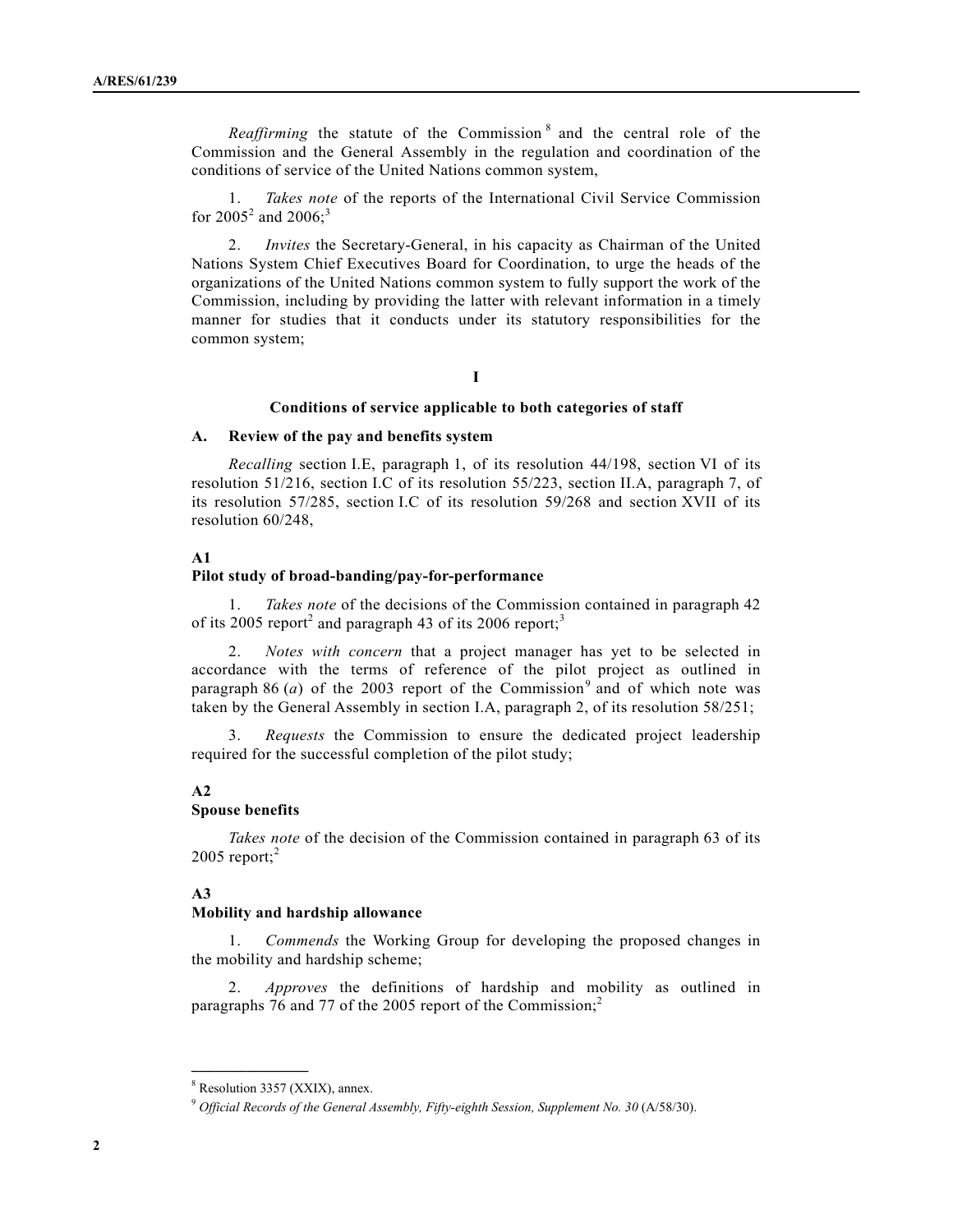3. *Also approves* the proposed arrangements for mobility, hardship, nonremoval and assignment grants as set out in annex II to the 2005 report of the Commission;<sup>2</sup>

4. *Decides* to implement the new system with effect from 1 January 2007;

### **A4**

## **Education grant: review of the methodology for determining the level of the grant**

 1. *Takes note* of the decision of the Commission contained in paragraph 110 of its 2005 report; $2$ 

 2. *Approves*, with effect from the school year in progress on 1 January 2007, the recommendation of the Commission in paragraph 63 of its 2006 report<sup>3</sup> modifying the eligibility period for the education grant;

#### **A5**

#### **Education grant: review of the level**

*Approves*, with effect from the school year in progress on 1 January 2007, the recommendations of the Commission contained in paragraph 62 of its 2006 report<sup>3</sup> and annex II thereto;

#### **B. Contractual arrangements**

*Recalling* section I.A, paragraph 4, of its resolution 57/285, section IX of its resolution 59/266 of 23 December 2004 and section I.B of its resolution 59/268,

 1. *Notes* the decisions of the Commission contained in paragraph 129 of its  $2005$  report;<sup>2</sup>

 2. *Notes with appreciation* the work of the Commission on the framework for contractual arrangements contained in annex IV to its  $2005$  report;<sup>2</sup>

#### **C. Hazard pay: review of the level**

*Recalling* sections I.D of its resolutions 57/285, 58/251, and 59/268,

*Notes* the decisions of the Commission contained in paragraph 147 of its 2005 report<sup>2</sup> and annex III thereto for implementation as of 1 January 2007;

## **D. Entitlements of internationally recruited staff serving in non-family duty stations**

*Recalling* section X, paragraphs 5 and 6, of its resolution 59/266,

*Decides* to revert to consideration of the entitlements of internationally recruited staff serving in non-family duty stations at the second part of its resumed sixty-first session following receipt of the report of the Commission on this issue;

#### **E. Other**

*Requests* the Commission to consider the effectiveness and impact of measures designed to promote recruitment and retention, especially in difficult duty stations, and to report thereon to it at its sixty-third session;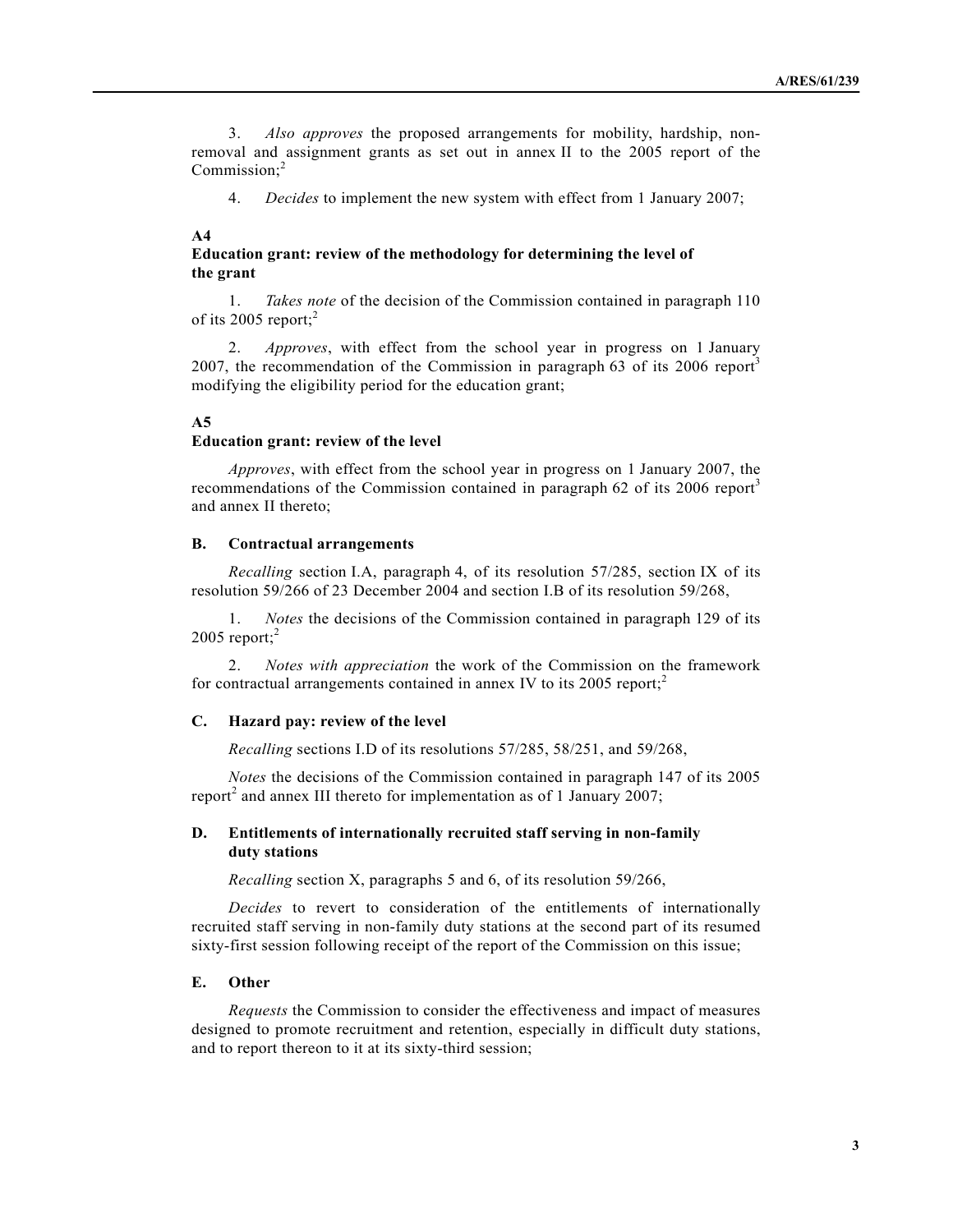## **Conditions of service of staff in the Professional and higher categories**

## **A. Evolution of the margin**

*Recalling* section I.B of its resolution 51/216 and the standing mandate from the General Assembly, in which the Commission is requested to continue its review of the relationship between the net remuneration of the United Nations staff in the Professional and higher categories in New York and that of the comparator civil service (the United States federal civil service) employees in comparable positions in Washington, D.C. (referred to as "the margin"),

 1. *Notes* that the margin between net remuneration of the United Nations staff in grades P-1 to D-2 in New York and that of officials in comparable positions in the United States federal civil service in Washington, D.C., for the period 1 January to 31 December 2006, is 114.3;

 2. *Reaffirms* that the range of 110 to 120 for the margin between the net remuneration of officials in the Professional and higher categories of the United Nations in New York and the officials in comparable positions in the comparator civil service should continue to apply, on the understanding that the margin would be maintained at a level around the desirable midpoint of 115 over a period of time;

#### **B. Base/floor salary scale**

*Recalling* its resolution 44/198, by which it established a floor net salary level for staff in the Professional and higher categories by reference to the corresponding base net salary levels of officials in comparable positions serving at the base city of the comparator civil service (the United States federal civil service),

*Approves*, with effect from 1 January 2007, as recommended by the Commission in paragraph 94 (*a*) of its 2006 report,<sup>3</sup> the revised base/floor scale of gross and net salaries for staff in the Professional and higher categories contained in annex IV to the report;

#### **C. Senior Management Network**

 1. *Takes note* of the note by the Secretary-General on the Senior Management Network;<sup>6</sup>

 2. *Endorses* the decision of the Commission contained in paragraph 211 of its 2006 report; $3$ 

 3. *Requests* the Commission to continue to monitor the project regarding the improvement of management capacity and performance among senior staff by the United Nations System Chief Executives Board for Coordination and to advise and make recommendations to the General Assembly as appropriate;

#### **D. Gender balance**

 1. *Takes note* of the findings of the Commission contained in its 2006 report; $3$ 

 2. *Notes with disappointment* the insufficient progress made with regard to the representation of women in the organizations of the United Nations common system, and in particular their significant underrepresentation at senior levels;

## **II**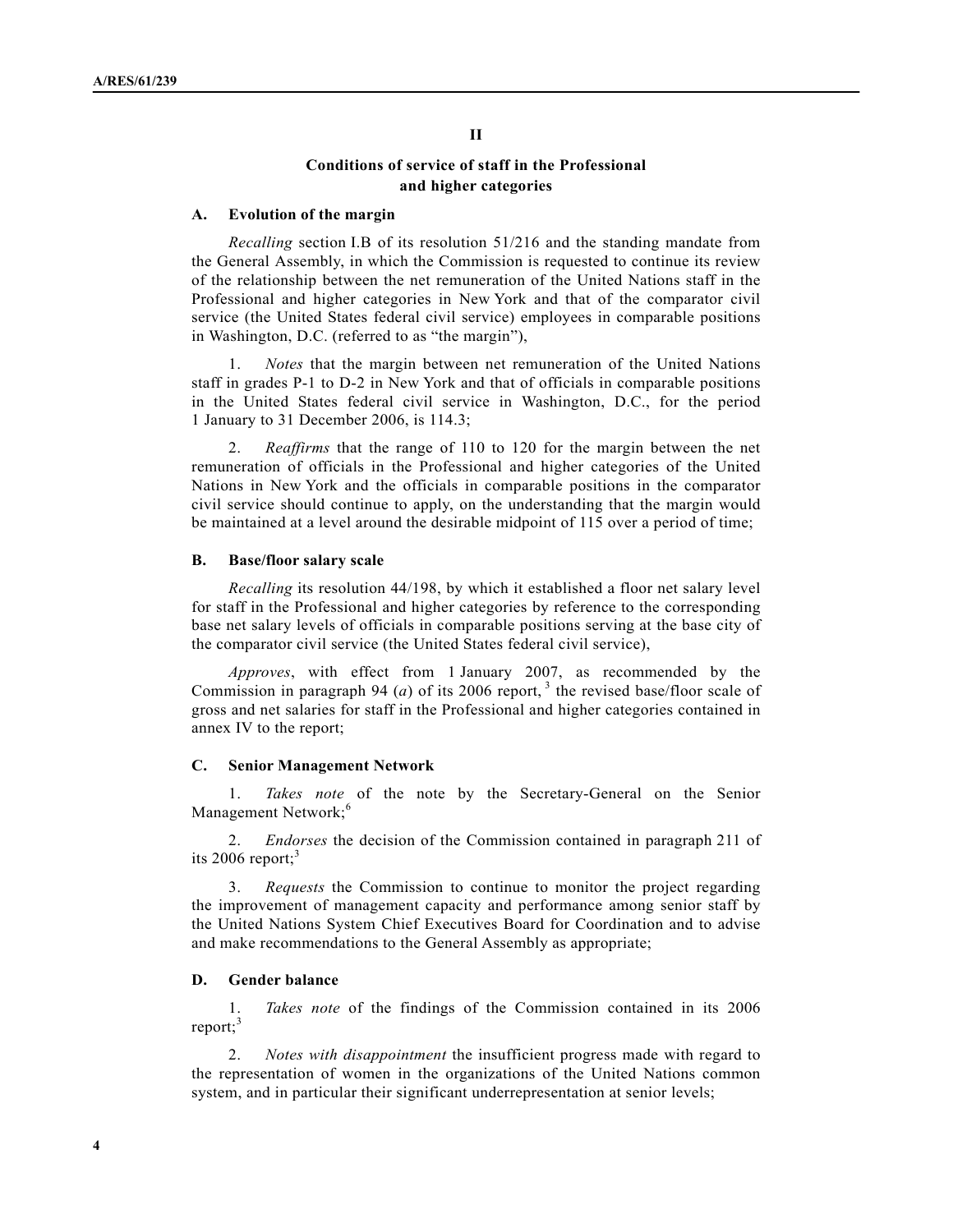3. *Notes with concern* the findings of the Commission in paragraph 108 of its 2006 report; $3$ 

 4. *Urges* the Commission to continue to make recommendations on practical steps that should be taken to improve the representation of women in the organizations of the United Nations common system;

#### **E. Children's and secondary dependants' allowances: review of the level**

*Approves* the revised amounts of children's and secondary dependants' allowances as outlined in paragraph  $126$  of the 2006 report of the Commission<sup>3</sup> and annex V thereto;

#### **F. Identification of the highest paid national civil service**

*Takes note* of the decision of the Commission to conclude its current total compensation study and to retain the current comparator;

### **G. Common scale of staff assessment**

*Takes note* of the decisions of the Commission in paragraph 70 of its 2006 report;<sup>3</sup>

#### **III**

## **Strengthening of the international civil service**

*Reaffirming* that the staff of the United Nations is an invaluable asset of the Organization, and commending its contribution to furthering the purposes and principles of the United Nations,

 1. *Emphasizes* that the capacity of the Commission as a source of technical expertise and policy advice should be further strengthened;

 2. *Stresses* that the work of the Commission shall be given the importance and attention it deserves by the governing bodies of the organizations of the common system;

 3. *Decides* to institute a limit of two full terms for the positions of Chair and Vice-Chair of the Commission;

 4. *Also decides* that the provision of paragraph 3 directly above shall apply to Chairs and Vice-Chairs of the Commission appointed after 1 January 2008;

 5. *Encourages* Member States to achieve a greater gender balance in the selection of members for the Commission;

 6. *Urges* Member States when proposing candidates for membership in the Commission to take into account the qualifications and experience outlined in article 3 of its statute;<sup>8</sup>

 7. *Stresses* the importance of ensuring that candidates have managerial, leadership or executive experience, which should include knowledge of at least one of the following fields:

- (*a*) Human resources management principles and practices;
- (*b*) Organizational design and change management concepts and practices;
- (*c*) Leadership and strategic planning concepts and practices;
- (*d*) International and global issues: political, social and economic;